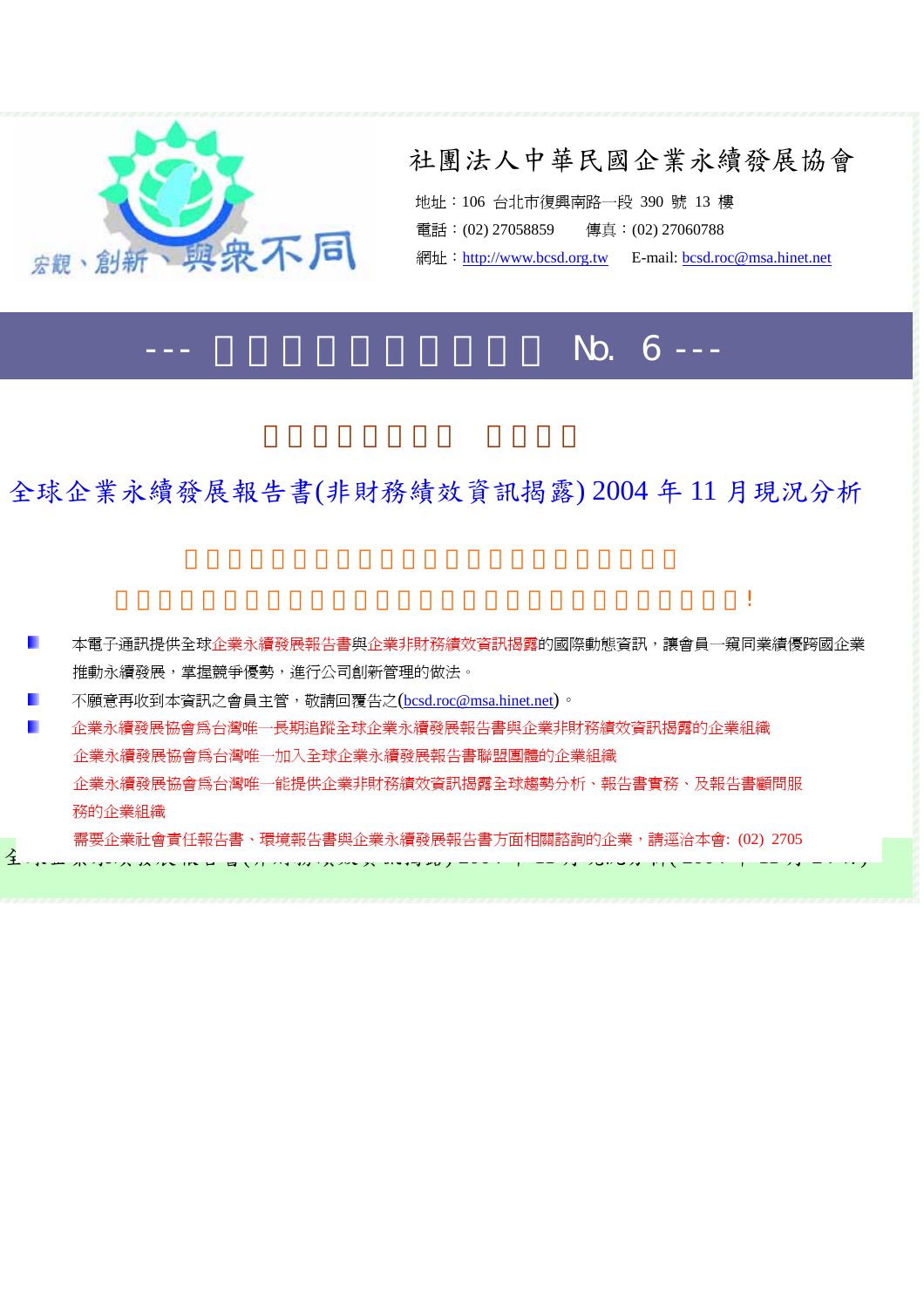#### **ᇾᗟ**

企業非財務績效資訊揭露的報告書哪裡找**?** 

永續發展報告書的發展趨勢與歷史回顧**(SocialFund.com**,**2004/7/2)** 

社 會 責 任 型 投 資 **(SRI)** 公司之分析師呼籲全球上市公司加強非財務績效資訊的報告書 **GreenBiz.com**,**2004/10/7)** 

澳洲企業發行永續發展報告書的公司較 **2003** 年成長 **27%(Australian Financial Review**,**2004/7/14)**

日本企業發行環境報告書的 **2003** 趨勢調查**(Japan for Sustainability**,**2004/6/30)** 

線上報告書網絡提高企業透明度**(GreenBiz.com**,**2004/4/21)** 

全球有哪些領先企業已應用 **GRI** 綱領公開永續發展績效報告書**? (2004/11/24)** 

\*\*\*\*\*\*\*\*\*\*\*\*\*\*\*\*\*\*\*\*\*\*\*\*\*\*\*\*\*\*\*\*\*\*\*\*\*\*\*\*\*\*\*\*\*\*\*\*\*\*\*\*\*\*\*\*\*\*\*\*\*\*\*\*\*\*\*\*\*\*\*\*\*\*\*\*\*\*\*\*\*\*\*\*\*\*\*\*\*\*\*\*\*\*\*\*\*

#### 企業非財務績效資訊揭露的報告書哪裡找**?**

| al Reporting Initiative                         | http://www.globalreporting.org                  |
|-------------------------------------------------|-------------------------------------------------|
| 'SD's Sustainable Development Reporting Portal  | http://www.sdportal.org                         |
| orateRegister.com                               | http://www.CorporateRegister.com                |
| inable Development Reports                      | http://www.sustainabledevelopment-reports.org   |
| <b>for Sustainability Environmental Reports</b> | http://www.japanfs.org/en/business/reports.html |
| leport                                          | http://www.one-report.com                       |

#### 永續發展報告書的發展趨勢與歷史回顧**(SocialFund.com**,**2004/7/2)**

/www.wbcsd.org/includes/getTarget.asp?type=DocDet&id=6270

業的財務年報相較,非財務資訊揭露之報告書的發展算是相當資淺,不過重要性卻與日俱增,因為公司、股東及 相關者均認為非財務題會衝擊到公司的財務績效。非財務報告書的種類與名稱很多元,包括永續性 tainability)、永續發展、三重盈餘(triple bottom line)、企業社會責任(CSR)、環境報告書、環境安全衛生(SHE)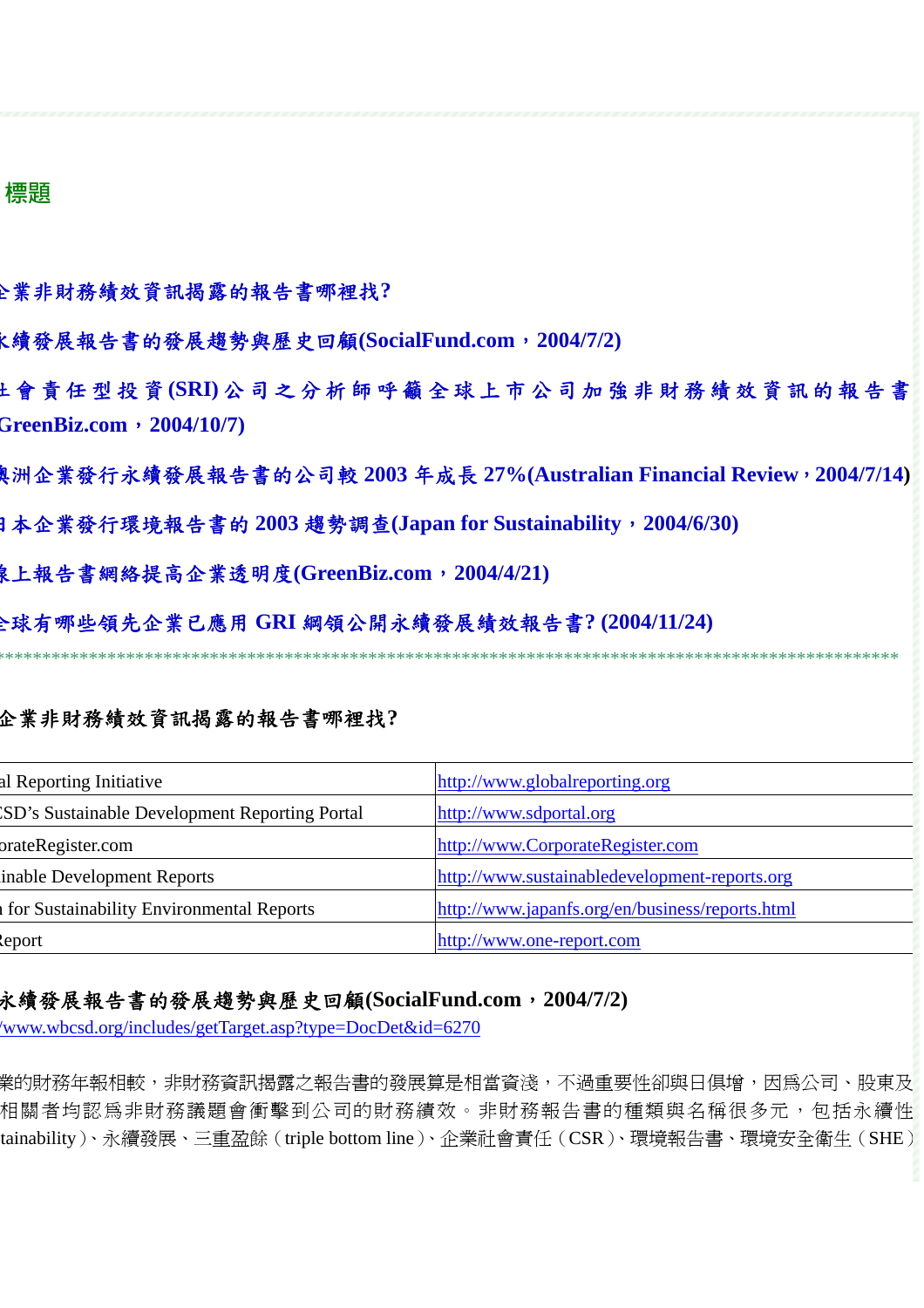的顧問公司 Next Step Consulting 指出,早在 1970 年代,德國就偶爾會出現諸如社會績效揭露的企業非財務報告書, 丘報告書的發展,則起源於美國 1980 年代末期,因爲 1987 年爲了建立有毒物質排放盤查及落實「公眾有權知道」 ht to know )所立的法 SARA(Superfund Amendments and Reauthorization Act ),要求企業揭露污染物排放的資訊。 年聯合國委請「布蘭特委員會」(the Brundtland Commission)研究發展與環境間的關聯性,布蘭特委員會創造了 讀發展」一詞,之後幾年,永續發展的概念對非財務報告書產生了潛移默化的影響,使原本侷限在小範疇的報告 開始擴大到涵蓋許多永續性的議題。

Step Consulting 管理一個企業非財務報告書線上免費索引的網站,名為 CorporateRegister.com,估計此網站已追踪 球約 80%這類的報告書,2003 年它掌握了全球 1,300 家企業的報告書,2004 年預計可達 1,500 家。2002 年聯合國 非舉行「世界永續發展高峰會」(WSSD),根據 Corporate Register.com 的統計,全球僅著重在環境面的非財務報 從 2000 年的 63%,下降到 2002 年的 42%,而永續發展報告書則從 2000 年的 5%,上升到 2002 年的 15%。顯而 地,環境以外的議題,逐漸受到企業的重視,不管現在報告的名稱為何,都成為永續發展報告書的一部份。英國 countAbility與CSRNetwork聯合在2004年月底公佈一項研究結果,係針對財星全球營收100大企業(Fortune Global 戉 G-100 ) 所做的調查,發行永續發展報告書(Sustainability report ) 的企業,從 2003 年的 48%,提高到 2004 年 %。值得注意的是財星全球 100 大裏頭,有許多是比較不會提出這類報告書的金融業的企業與日本的貿易公司, 72%的比例算是相當高了。此外 100 大裏頭美國企業揭露報告書的成長幅度最大,從 2003 年的 18%,成長到 2004 49%。至於在報告書的評等方面(稱爲 Accountability Rating),最佳報告書前十名只有 HP 一家美國企業,其他尙 P、Shell、Toyota 和 Unilever 等。評等方法係從下列六項領域中從 0 到 100 計分:利害相關者議合(stakeholder gement)、策略、治理、績效、管理與確保(assurance)等。72%的公司在「利害相關者議合」項目中有得分,較 年的 31%成長很多,但是議合的程度仍然很弱,因為只有 2 家公司得分超過 50,而只有 10 家公司指出其利害相 為誰,並說明了議合的方法。

呆 - 這一項得分最低,平均只有 4 分,只有 15 家公司有請外部第三者來稽核及簽證其報告書,其中包括了最佳報 前十名的 7 家公司。

Step Consulting 的主任 Paul Scott 認爲在內容(content)、信用度(credibility)和溝通(communication)三方面, 直得注意的趨勢。內容上愈來愈廣泛,包括了諸如人權、倫理與反貪污的方法等,尤其在西歐的成長與發展,會 國快。他認爲美國企業對於新議題的揭露,排斥性比較高,比較喜歡揭露他們在慈善與好事上的支出。所以美國 r、Ford、GM、IBM 和必治妥(Bristol-Myers Squibb)等公司的揭露,做了很多突破,格外受到各界推崇。

言用度方面,最顯著的趨勢就是提出第三者確保聲明文件(assurance statement)的公司愈來愈多。不可諱言地, 此領域仍屬混沌不明,讀者既不清處確保的程序與包含的項目,也不知道報告書中數據的可信度。1999 年英國 untAbility 推出 AA1000 的確保標準,倒是提供一個很好的工具。報告書的可信度其實從報告書是否揭露壞消息也 一般,諸如無法達到預期目標等,而不能只是一昧報導好事而掩蓋壞事。這一點與溝通方面的趨勢相通。Next Step ılting 的主任 Paul Scott 指出,印刷版報告書現在變成愈來愈精簡,網路版日趨重要,報告中放太多陳腔濫調的圖 又而會被誤認爲是補白與美化。現在每二年揭露報告書的公司愈來愈多,公司也多利用網站,提供更具體或以特 標為主的溝通內容,不僅可使公司更節省成本及人力,也有助於促使把永續性議題內化到公司文化的改變。二年 報告的頻率,其實也有助於公司更充分準備永續發展這麼大議題的揭露資料。

### 社 會 責 任 型 投 資 **(SRI)** 公司之分析師呼籲全球上市公司加 強非財務績效資訊的報告書 **(GreenBiz.com**,**2004/10/7)**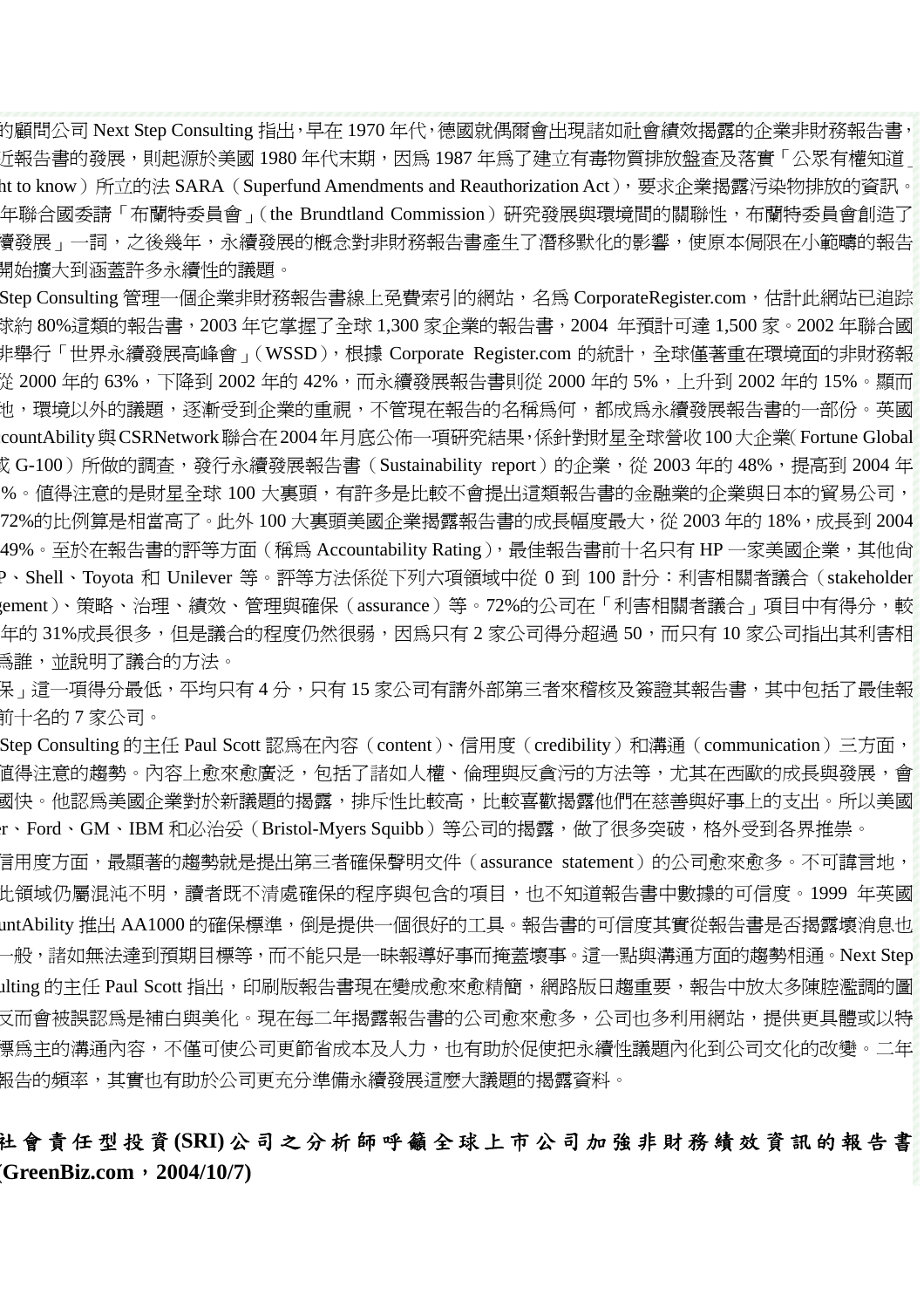#### /www.greenbiz.com/news/news\_third.cfm?NewsID=27265

近年來層出不窮的企業醜聞,總資產 1470 億美元的 17 家社會責任型投資(SRI)公司之分析師,發表空前的聯合 ,共同呼籲全球的上市公司須在公司治理、環境、勞工與其他重要議題上,符合標準更高的績效揭露報告書。 師建議公司每年就上述議題的政策、措施與績效,發行年度報告書,並採用「全球永續性報告協會」(Global rting Initiative,GRI)的報告書綱領。這是SRI分析師首次聯合對公司發出與GRI報告書有關的明確訊息。參與連 SRI公司包括: Boston Common Asset Management, LLC, Calvert Group, Christian Brothers Investment Services, ens Advisers Inc., Domini Social Investments LLC, Dreyfus Premier Third Century Fund, Inc. / Dreyfus Socially onsible Growth Fund, Inc., Ethical Funds, Green Century Funds, ISIS Asset Management, plc, Mennonite Mutual Aid, berger Berman Socially Responsive Investing, Real Assets, Trillium Asset Management Corporation, Pax World Funds, Pension Boards -- UCC / United Church Foundation, Progressive Asset Management, Inc., 以及 Walden Asset agement (Boston Trust & Investment Management的一個部門)。這份聲明是社會投資論壇(Social Investment Forum) 工作小組與社會投資研究分析聯盟(Social Investment Research Analysts Network,SIRAN)共同推動的專案,全文 網站[http://socialinvest.org](http://socialinvest.org/)中杳閱。

### 澳洲企業發行永續發展報告書的公司較 **2003** 年成長 **27%(Australian Financial Review**,**2004/7/14)** /www.wbcsd.org/includes/getTarget.asp?type=DocDet&id=6361

聯邦環境與遺產部(Federal Department of the Environment and Heritage)與 KPMG,澳洲倫理中心和 Deni Greene 服務公司共同進行一項澳洲企業永續發展報告書的現況調查(The State of Sustainability Reporting in Australia),調 9 家澳洲企業,發行永續發展報告書的有 116 家,較去年成長了約 27%,不過其中只有約四分之一的報告書經過 簽證。各產業中發行報告書的比例以製造業 35.3%最高,礦業 17.2%居次,不動產 6.9%,公用事業(電、油、水) 8%。為何會發行永續發展報告書?大部份的企業均回答「提高聲譽」,98 家回覆的企業中有 69%認為報告書對公司 。從 2000 年至今,澳洲聯邦政府環保署已經公佈二套綱領,作為報告書與績效指標的指引。

### 日本企業發行環境報告書的 **2003** 趨勢調查**(Japan for Sustainability**,**2004/6/30)**

/www.japanfs.org/

日本企業發行集團環境報告書的公司已超過 600 家,若連發行單一廠址報告書的公司也算進去,則有超過 1000 家 。日本 The General Press Corporation 日前公佈一項針對 285 家日本企業所作的「2003 企業環境報告書調查 」,調查 顯示如下。

#### 名稱

家受訪企業(81.1﹪)使用「環境報告書」(environmental report);30 家(10.5﹪)使用「社會/環境報告書」 ial/environmental report);9 家(3.2‰)使用「責任照顧報告書」(responsible care report);8 家(2.8‰)使用「永 報告書」(sustainability report);5 家(1.8﹪)使用「環境管理報告書」;2 家(0.7﹪)使用「企業社會責任報告書」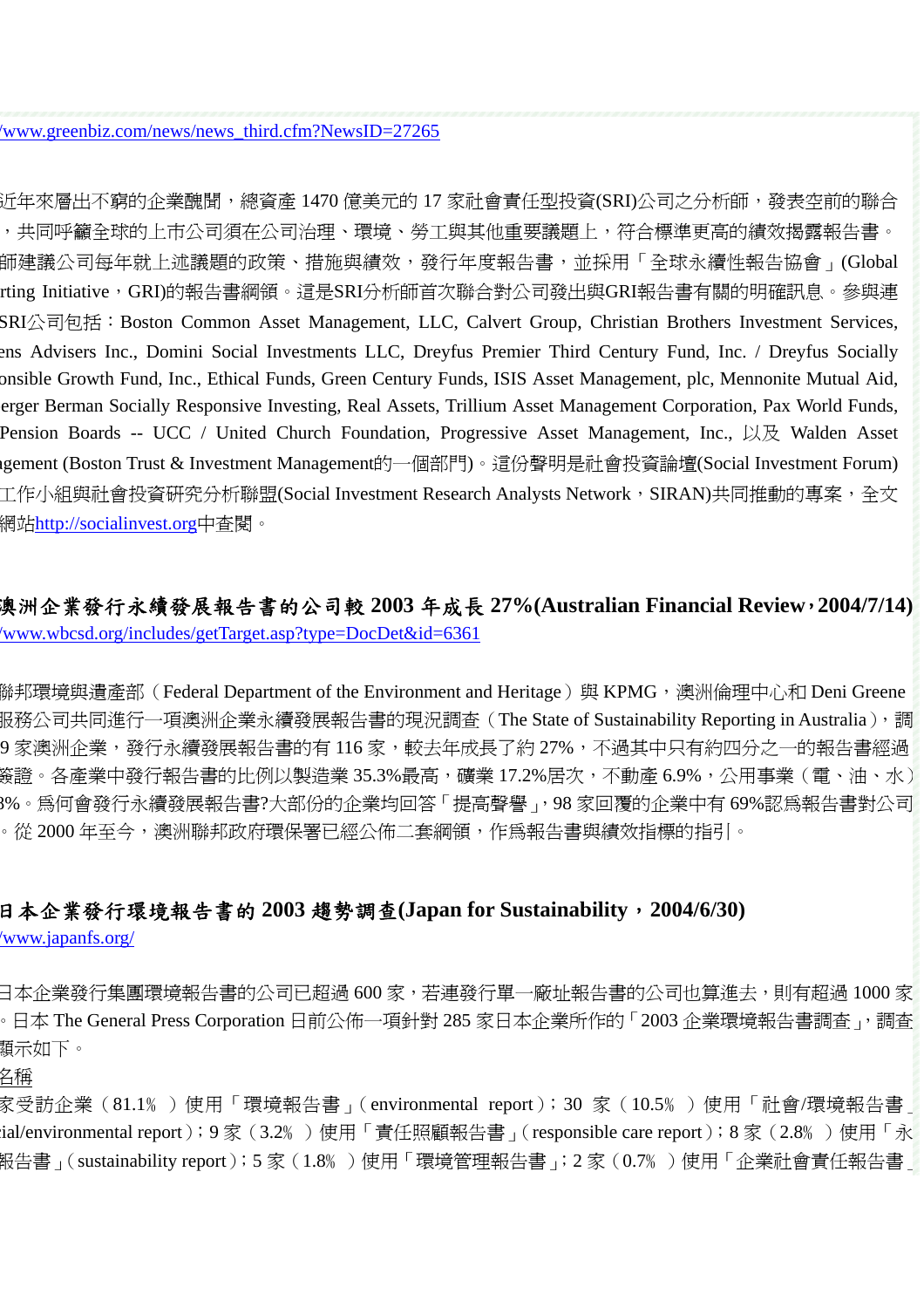R report)。每一家都是獨立發行這些非財務績效資訊,並未與傳統公司年報整合在一起。有逐漸從環境報告書轉 永續性報告書的趨勢,而且未來可能 CSR 報告書也會蓬勃發展。

受訪公司的報告僅披露環境方面的資訊;27.4% 則披露了包括遵行法規、社會責任與勞工安全衛生方面的資訊; 7% 的公司討論到全球永續性報告協會(GRI)報告綱領中所要求的「三重盈餘」(triple bottom line)。 綱領

依據日本環境廳的報告綱領;30.2﹪則應用 GRI 的綱領。

成本

受訪公司的報告披露了環境會計的資訊。

效益

使用生態效益指標(單位環境衝擊的銷售額)與「X 倍數」(Factor X)的概念。

的公司報告了海外分支機構的績效,較 2002 年的報告書大幅成長。

社會責任(CSR)

 $\lozenge$ 業醜聞不斷,所以愈來愈重視 CSR,21.8‰ 的高層在緒論中提到 CSR,24.9‰說明了遵行法規的情況,遠較 2002 。大家也開始重視與利害相關者的關係,20﹪提到對客戶的報告,62.5﹪對員工,6.0﹪對商業夥伴。

績效

從三重盈餘的角度提到經濟績效,不過僅限於總銷售額、營業利潤和其他財務資訊。

性

以一小段落作主要活動的簡介,47.4% 用專欄或案例來說明,36.8% 提供員工的評論,使報告讀起來更有親和力。 查驗

有請第三者查驗,除了一般的稽核公司外,請非營利環保團體或專家協助的也愈來愈多。

資訊

.8﹪的公司披露了負面資訊,如意外或違法事件。

性活動

使用大豆油墨,包括 9.1% 使用不含揮發性有機油墨。78.2% 使用再生紙,包括 4.9% 使用不含木漿製紙,7% 使 森林管理協會」(Forest Stewardship Council)認證的紙張。

版報告

提供印刷版與網路版報告,22.8﹪在網路版中提供比印刷版更多的數據或資訊。

#### 線上報告書網絡提高企業透明度**(GreenBiz.com**,**2004/4/21)**

/www.greenbiz.com/news/news\_third.cfm?NewsID=26685

社會責任型投資資訊服務的公司SRI World Group,結合了包括財星 100 大的 22 家公司等總計超過 50 家大企業, 前正式推出一個全球性的電子版報告書網絡,協助公司可以更有效地把環境、社會、經濟和公司治理的資訊,提 投資人。這個電子版報告書的專案稱為「OneReport 」,(網址:[http://www.one-report.com](http://www.one-report.com/))杜邦公司表示,參加 eport專案,可以把杜邦的永續性績效數據,以通用的格式,提供給分析師作爲分析及評等之用,不僅可省錢,也 時。Shell則認為OneReport是供金融業快速及精確掌握投資標的之永續性績效、風險與機會最好的工具。過去 10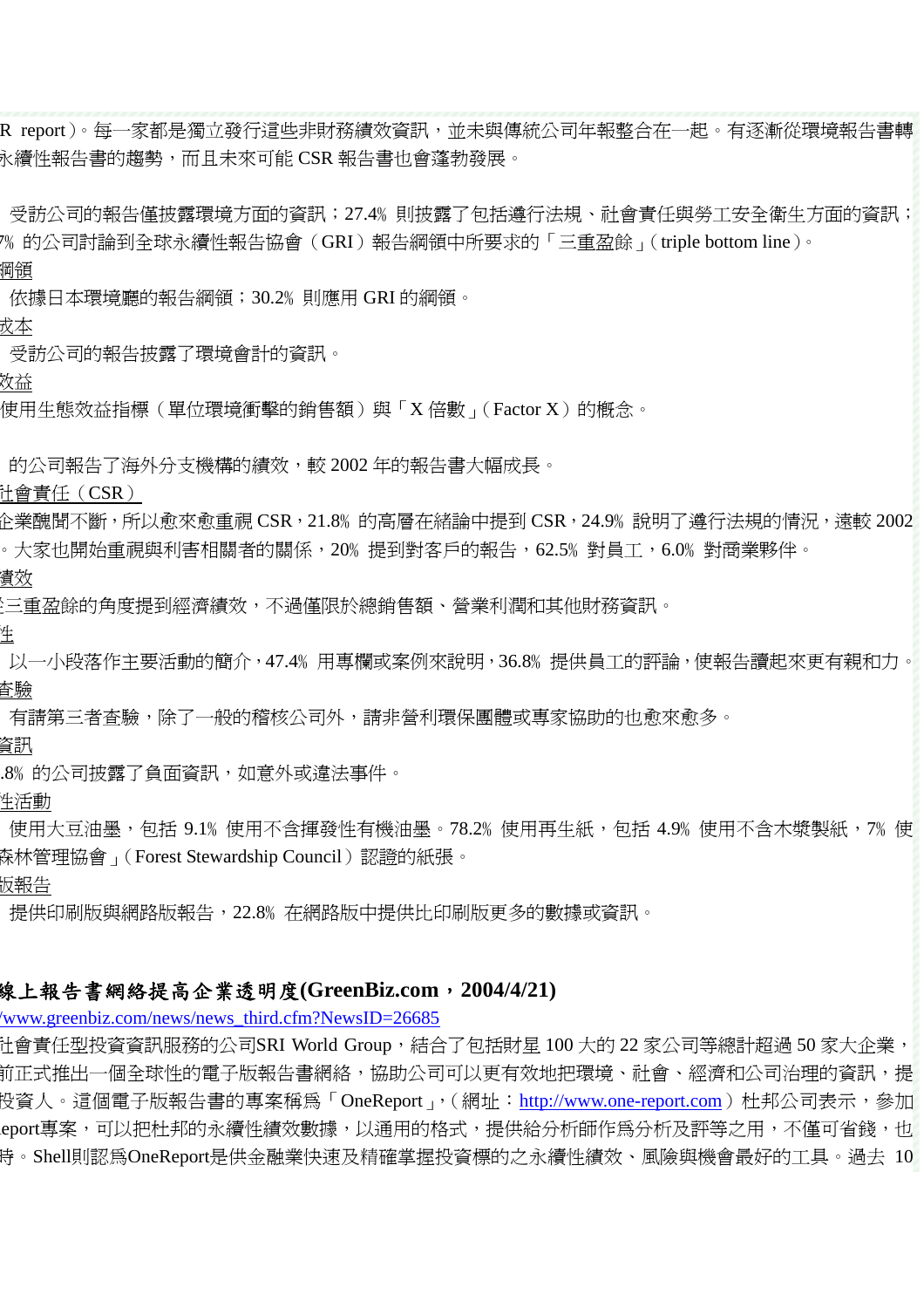分析師均是透過問卷來收集公司的績效資訊,不過日愈增多的需求,對企業而言卻是龐大的負擔,現在透過 eport企業可以省去重覆應付問卷的困擾,並為公司在資訊提供上省下可觀的成本。OneReport是全球第一個把上 司與為機構投資人提供環境和社會績效分析服務的之公司互相聯結的報告系統,全球已有超過 20 家分析公司承諾 OneReport來收集企業的永續性績效數據,背後意謂著全球 25 個國家的 4000 家機構投資人將運用這些數據來組成 指數,以及作為機構投資人自己的投資決策,或股東會決議案投票的參考。OneReport提供企業線上的數據與知識 的技能,有助於公司製作報告書。公司也可以利用OneReport的服務作稽核與查驗的準備,並可輔導公司製作符合 綱領的報告書。

## 全球有哪些領先企業已應用 **GRI** 綱領公開永續發展績效報告書**? (2004/11/24)**

至 2004 年 11 月 24 日止,全球已有 559 家企業與組織依循全球永續性報告協會(GRI)的報告書綱領,以下提供  $\circ$ 

p://www.globalreporting.org/

## <http://www.globalreporting.org/guidelines/reports/search.asp>

|                                                                                                                                                                                                               | <b>Sustainable</b><br>development reports | With support of the<br>WBCSD<br><b>ORSE</b> |  |
|---------------------------------------------------------------------------------------------------------------------------------------------------------------------------------------------------------------|-------------------------------------------|---------------------------------------------|--|
|                                                                                                                                                                                                               |                                           | Newsletter, November 15h 2004               |  |
| Sustainabledevelopment-reports.org News - November 15th 2004                                                                                                                                                  |                                           |                                             |  |
| Sustainabledevelopment-reports.org news is a regular email update of new releases on our website. It<br>also gives a global overview of environmental reporting initiatives thanks to PricewaterhouseCoopers. |                                           |                                             |  |
| Thank you to our partners:                                                                                                                                                                                    |                                           |                                             |  |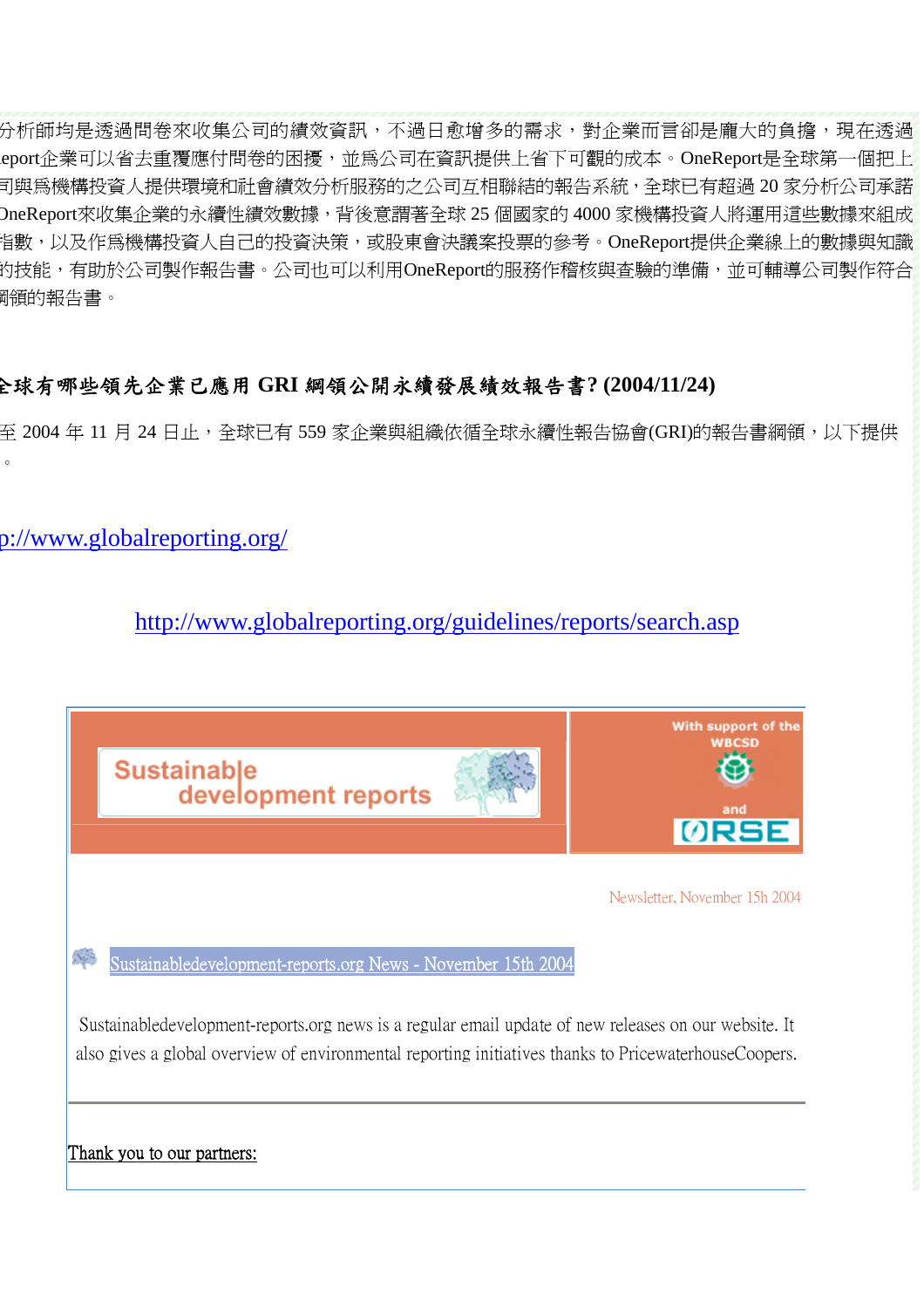

PRICEWATERHOUSE COPERS



Among the most recently added or updated reports are :

**Aquafin NV**

Annual report 2003

## **Air Products & Chemicals Inc**

Corporate responsibility report 2003

- **Anglian Water** Environmental report 2004
	- **Cargill**

Citizenship report 2003

- **Cinergy Corporation**  Sustainability report 2003
	- **Citigroup**

2003 Corporate citizenship report

- **Cummins Inc**  Sustainability report 2003
- **Eastman Chemical Company**  Responsible care report 2003
- **Eli Lilly and Company**  Corporate responsibility report 2003
	- **Gap Inc**  Social responsibility report 2003
- **Georgia Pacific Corporation**  CSR report 2003
- **Hokuriku Electric Power Company**  Environmental report 2003
	- **Imperial Oil Ltd**  Citizenship report 2003
	- **Itochu Corporation**  Environmental report 2004

**Konika Minolta** 

Sustainability report 2003

- **Koppers Inc**  HS&E report 2004
- **Loy Yang Power** 2003 Public report
- **Pacific Gas and Electric** Environmental report 2002

 **Polaroid**  2002 Sustainability report

 **Portland General Electric**  2002 Environmental report

 **PotashCorp** Sustainability report 2002

**PPG Industries**

2002 EHS progress report

- **Royal & Sun Alliance Insurance** 
	- Environmental and social report 2002

 **Seventh Generation**  Corporate responsibility report 2003

**Smith Nephew**

Sustainability report 2004

**Southern Company** 

2003 Environmental progress report

 **Texas Instrument** EHS report 2003

You can find our 720+ reports online as well as other sustainable development information on our website:<http://www.sustainabledevelopment-reports.org/>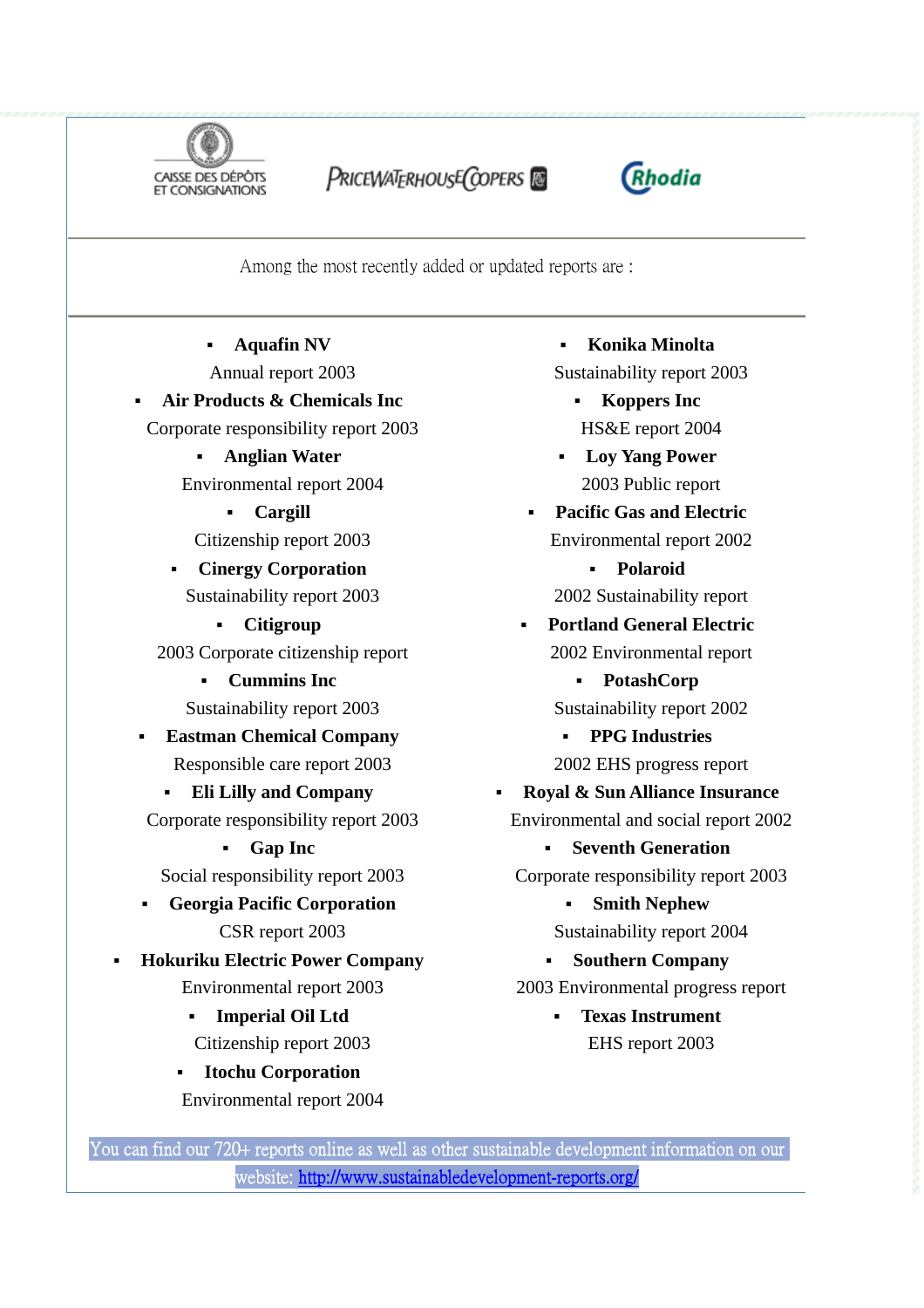

EpE (Entreprises pour l'Environnement) is a think tank bringing together about 40 major French firms around the idea that the way the environment is taken into account on a strategic as well as on a daily basis can be improved in order to achieve a sustainable development.

Entreprises pour l'Environnement recently released a report on the firm and the sustainable development economic pillar. ("l'entreprise et le pilier économique du développement durable"). You can [dowload](http://www.mysql-epe.com/pdf_rap/EpE_rapports_et_documents32.pdf)  [the report](http://www.mysql-epe.com/pdf_rap/EpE_rapports_et_documents32.pdf) (in French only).

You can also find all EpE publications on EpE's new website : [www.epe-asso.org](http://www.epe-asso.org/)

Should you have any questions or should you wish to submit a report not available yet on the site, please contact [Julien Violet](mailto:Julien.violet@sustainabledevelopment-reports.org) - Phone: (0033) 1 42 27 53 37

If you wish to unsubscribe from this mailing list, please [click here.](http://www.sustainreports.org/en/php/newsletter/del.php)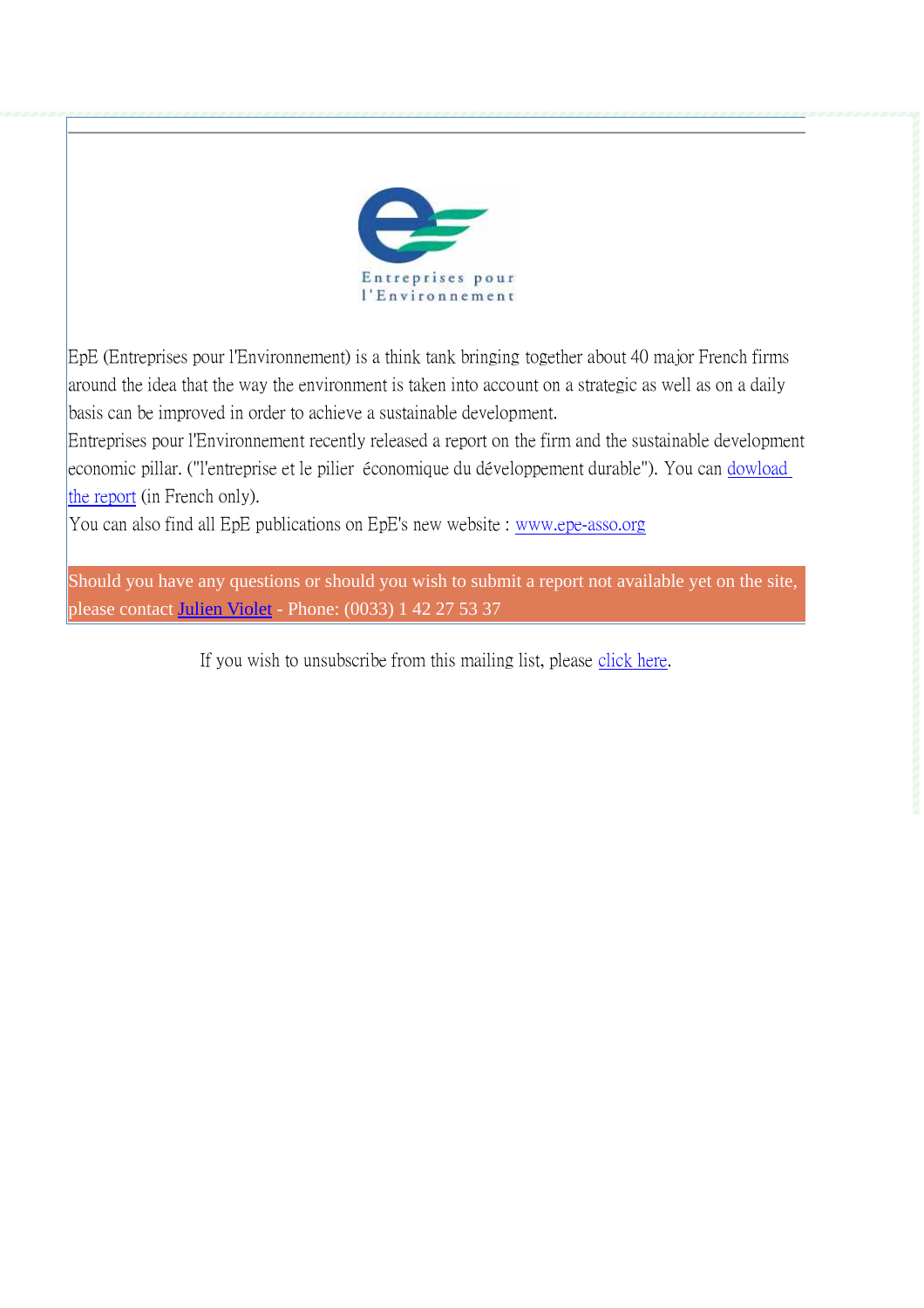$1997\,$ 

(World Business Council for Sustainable Development WBCSD)

 $\therefore$  106 390 13F

5 <mark>1 月 年 10 月 年 10 月 年 10 月 年 10 月 年 1</mark>

: (02) 27058859

: (02) 27060788

: [www.bcsd.org.tw](http://www.bcsd.org.tw/)

: [bcsd.roc@msa.hinet.net](mailto:bcsd.roc@msa.hinet.net)

[niven@bcsd.org.tw](mailto:niven@bcsd.org.tw)

(已於 2003 年 12 月 3 日改選)

[cyhuangb@tsmc.com](mailto:cyhuangb@tsmc.com) [u697108@taipower.com.tw](mailto:u697108@taipower.com.tw)

(已於 2003 年 12 月 3 日改選)

 $\blacksquare$